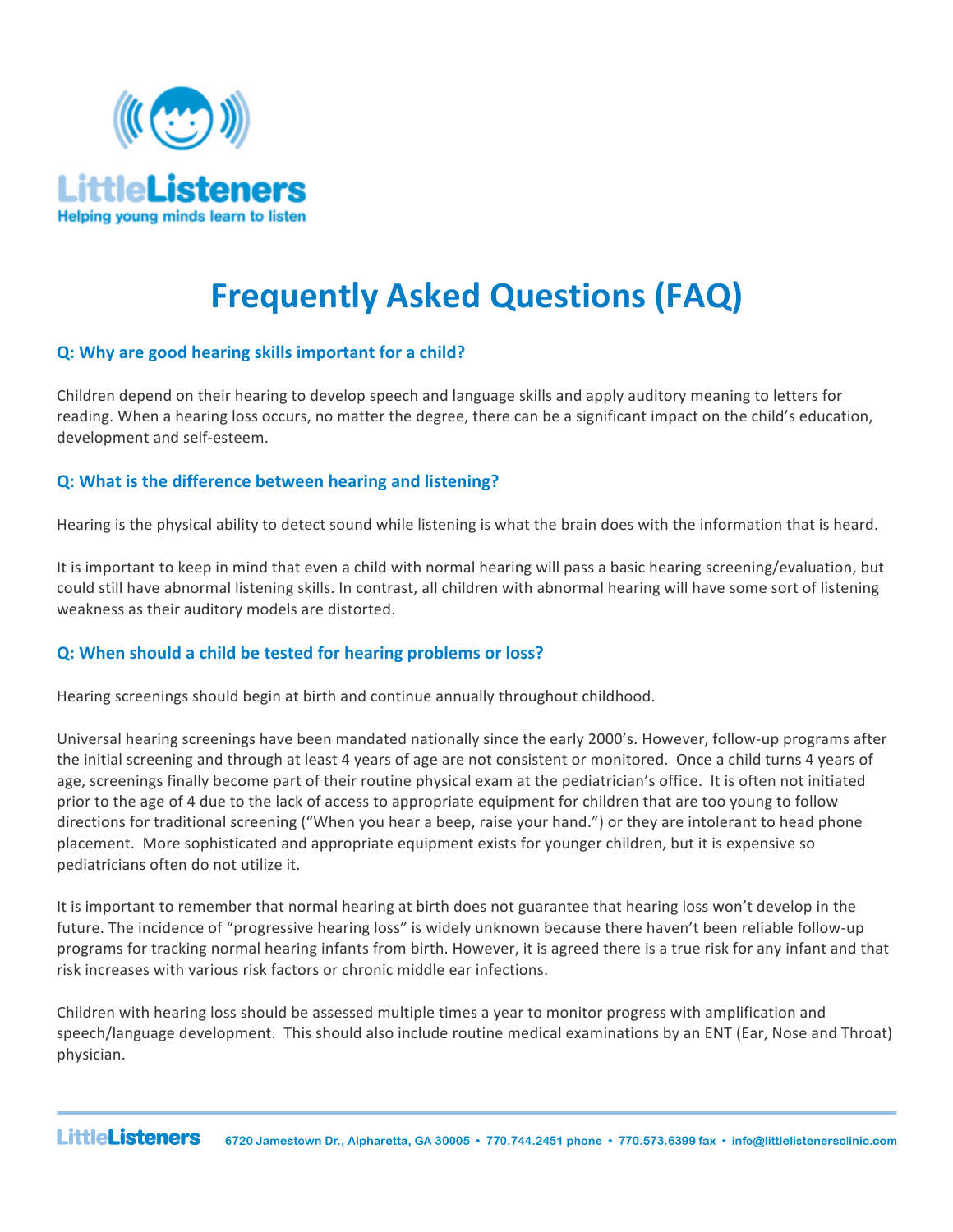## **Q: What is the difference between screening and testing?**

Screening is intended to identify as many hearing/listening difficulties as possible while minimizing false readings. Testing is utilized when a screening indicates the need for further assessment or the medical/case history reports indicate a hearing loss is likely to be present. Testing ultimately provides the definitive results the enable the audiologist to provide an accurate diagnosis and subsequent therapy plan.

The newborn hearing screening program is nationally mandated with very high standards. At Little Listeners, we go above and beyond the stringent national standards and screen on an even more rigid protocol to ensure we minimize the false negative results–even more than what is nationally accepted.

This protocol includes a program to monitor persistent ear infections throughout childhood that don't necessarily cause permanent hearing loss, but may set a child up for temporary periods of "auditory deprivation." These periods can interrupt overall auditory development and cause delays in various areas of education, speech/language, reading and communication. 

## **Q: What is Auditory Processing Disorder (APD)?**

Auditory Processing Disorder is when an interruption in the normal development of auditory skills occurs.

Auditory processing develops rapidly from birth to approximately 18 years of age and involves a complex series of neurological occurrences. Many times, the cause of APD is unknown, but some risk factors include chronic ear infections, family history of APD or other developmental delays (ex: motor, speech, sensory, cognitively)and hearing loss to name a few.

## **Q:** What are the primary indicators that a child may be experiencing APD?

| Sensitive to loud sounds | Appears to be confused in noisy places |
|--------------------------|----------------------------------------|
| Short attention span     | Difficulty following directions        |
| Impulsive                | Reverses words, numbers, letters       |
| Easily distracted        | Lacks self confidence                  |
| Daydreams                | Inappropriate social behavior          |
| Forgetful                | Does not complete assignments          |
| Seeks attention          | Disruptive or rowdy                    |
| Uncooperative            | Asks for repetition (says "huh" a lot) |
| Easily frustrated        | Tires easily                           |
| Awkward or clumsy        | Fakes illnesses or dislikes school     |
| <b>Restless</b>          | Acts hearing impaired                  |
| Unmotivated              | Shy or anxious                         |
| Inattentive              | Academic performance below potential   |

## **Q: How can you determine if a child does have APD?**

There are many psychological and speech/language tests that can show that APD may be a concern and the presence of specific characteristics are a fairly reliable indicator.

However, only a licensed audiologist-utilizing calibrated audiometric equipment and specific auditory processing tests in a sound protected environment-can fully diagnose or rule out APD.